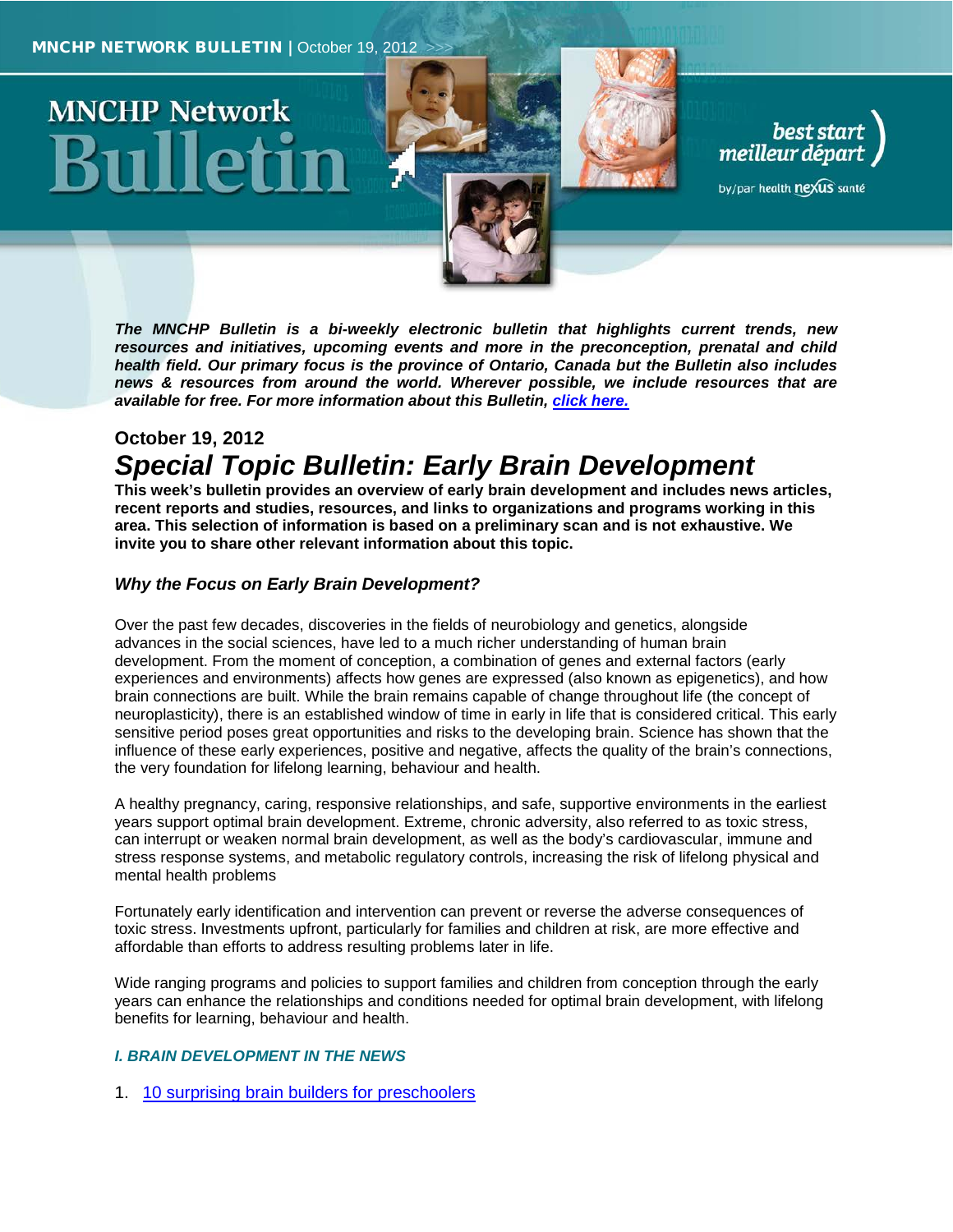- 2. [Childhood stimulation key to brain development, study finds](#page-2-1)
- 3. [Unlocking Our Potential](#page-2-2)
- 4. [Why the first 2,000 days of a child's life are the most important](#page-2-3)
- 5. [Does a parent's education and income affect how a child's brain develops?](#page-2-4)
- 6. [How Early Social Deprivation Impairs Long-Term Cognitive Function](#page-3-0)
- 7. [Tough times in childhood 'mark' many genes](#page-3-1)

## *II. KEY DOCUMENTS*

- 8. [Ontario Early Years Study 1, 2, 3](#page-3-2)
- 9. [From Neurons to Neighborhoods: The Science of Early Childhood Development](#page-4-0)
- 10. [National Scientific Council on the Developing Child: Reports & Working Papers](#page-4-1)
- 11. [Early Brain Development, Parent Knowledge in Ontario](#page-4-2)

## *III. RECENT REPORTS AND RESEARCH*

- 12. [Neural correlates of socioeconomic status in the developing human brain](#page-5-0)
- 13. [A Critical Period for Social Experience–Dependent Oligodendrocyte Maturation and](#page-5-1)  **[Myelination](#page-5-1)**
- 14. [Socioeconomic status and the brain: mechanistic insights from human and animal research](#page-6-0)
- 15. [Factors underlying variable DNA methylationin a human community cohort](#page-6-1)

## *IV. PRESENTATIONS*

- 16. [A Science-Based Framework for Early Childhood Policy](#page-6-2)
- 17. Healthy Baby Healthy Brain [Bilingual, Ready-to-use Workshop and DVD](#page-7-0)
- 18. [Early Years Study 3 Powerpoint Presentations](#page-7-1)

## *V. RESOURCES FOR SERVICE PROVIDERS*

- 19. [Healthy Baby Healthy Brain Campaign](#page-7-2)
- 20. [Center on the Developing Child at Harvard University](#page-7-3)
- 21. [Podcast: Creating Healthy Connections: Nurturing Brain Development From Birth to Three](#page-7-4)
- 22. [Nipissing District Developmental Screen \(NDDS\)](#page-8-0)
- 23. [Ontario's Enhanced 18-Month Well-Baby Visit](#page-8-1)
- 24. [Interactive Baby Brain Map](#page-8-2)
- 25. [Infant Mental Health Promotion](#page-8-3)

## *VI. RESOURCES FOR PARENTS AND CAREGIVERS*

- 26. [Encyclopedia on Early Childhood Development](#page-9-0)
- 27. [TVOParents: Nurturing Early Brain Development](#page-9-1)
- 28. [Your Baby's Development: set of nine, age-based handouts](#page-9-2)
- 29. [Healthy Baby Healthy Brain](#page-9-3)
- 30. [Ontario's Enhanced 18-Month Well-Baby Visit](#page-10-0)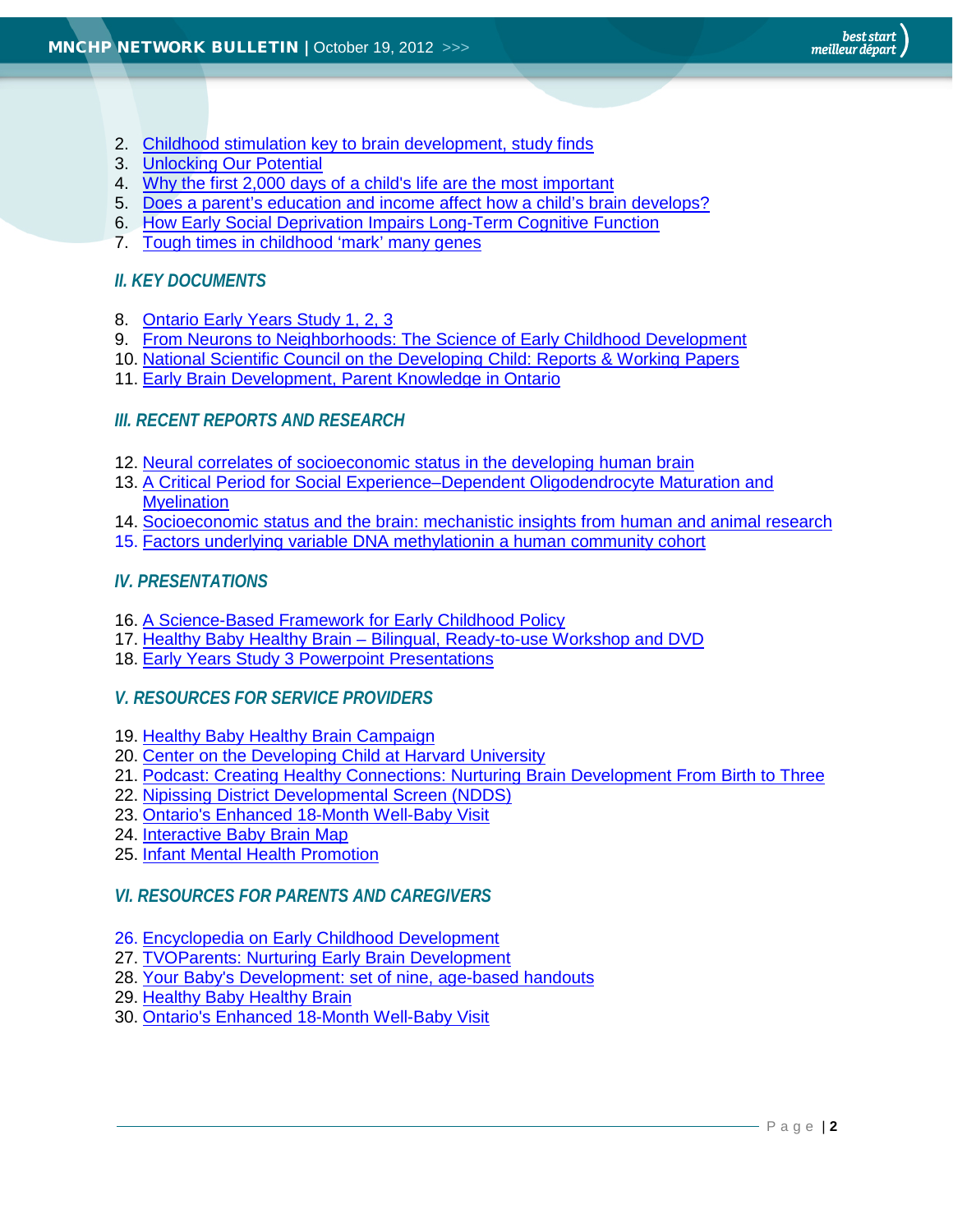# *I. BRAIN DEVELOPMENT IN THE NEWS*

## <span id="page-2-0"></span>**1. 10 surprising brain builders for preschoolers**

When we think about brain power, we tend to think about intelligence and knowledge. But what really sets a child up for learning, life skills — even being happy — is a set of abilities that psychologists call executive function.

<span id="page-2-1"></span><http://www.todaysparent.com/activities/10-surprising-brain-builders-preschoolers>

## **2. Childhood stimulation key to brain development, study finds**

An early childhood surrounded by books and educational toys will leave positive fingerprints on a person's brain well into their late teens, a two-decade-long research study has shown. Scientists found that the more mental stimulation a child gets around the age of four, the more developed the parts of their brains dedicated to language and cognition will be in the decades ahead. [http://www.guardian.co.uk/science/2012/oct/14/childhood-stimulation-key-brain](http://www.guardian.co.uk/science/2012/oct/14/childhood-stimulation-key-brain-development?CMP=twt_gu)[development?CMP=twt\\_gu](http://www.guardian.co.uk/science/2012/oct/14/childhood-stimulation-key-brain-development?CMP=twt_gu)

## <span id="page-2-2"></span>**3. Unlocking Our Potential**

U of T researchers suggest life's early years might be even more important than we thought. [http://www.magazine.utoronto.ca/feature/early-childhood-institute-for-human-development-stephen](http://www.magazine.utoronto.ca/feature/early-childhood-institute-for-human-development-stephen-lye/)[lye/](http://www.magazine.utoronto.ca/feature/early-childhood-institute-for-human-development-stephen-lye/)

## <span id="page-2-3"></span>**4. Why the first 2,000 days of a child's life are the most important**

The Fraser Mustard Institute for Human Development, named for the late advocate of early childhood development, pulls together researchers from a wide range of fields under a virtual umbrella to tackle a wide range of issues. They'll team up on research and teaching that focuses on the first 2,000 days of a child's life – from conception to age five – in the hopes of pinpointing ways to set children on positive life trajectories.

[http://www.theglobeandmail.com/life/parenting/why-the-first-2000-days-of-a-childs-life-are-the-most](http://www.theglobeandmail.com/life/parenting/why-the-first-2000-days-of-a-childs-life-are-the-most-important/article4572762/)[important/article4572762/](http://www.theglobeandmail.com/life/parenting/why-the-first-2000-days-of-a-childs-life-are-the-most-important/article4572762/)

## <span id="page-2-4"></span>**5. Does a parent's education and income affect how a child's brain develops?**

Among the studies showing correlations between a child's early home environment and later brain development that were presented this week at the annual meeting of the Society for Neuroscientists, one stood out as particularly startling.

It was the analysis that showed a correlation between a parent's income and education level to development in specific areas of the brain essential to learning, memory and stress processing. [http://www.washingtonpost.com/blogs/on-parenting/post/does-a-parents-education-and-income](http://www.washingtonpost.com/blogs/on-parenting/post/does-a-parents-education-and-income-affect-how-a-childs-brain-develops/2012/10/17/8715e348-187c-11e2-a55c-39408fbe6a4b_blog.html)[affect-how-a-childs-brain-develops/2012/10/17/8715e348-187c-11e2-a55c-39408fbe6a4b\\_blog.html](http://www.washingtonpost.com/blogs/on-parenting/post/does-a-parents-education-and-income-affect-how-a-childs-brain-develops/2012/10/17/8715e348-187c-11e2-a55c-39408fbe6a4b_blog.html)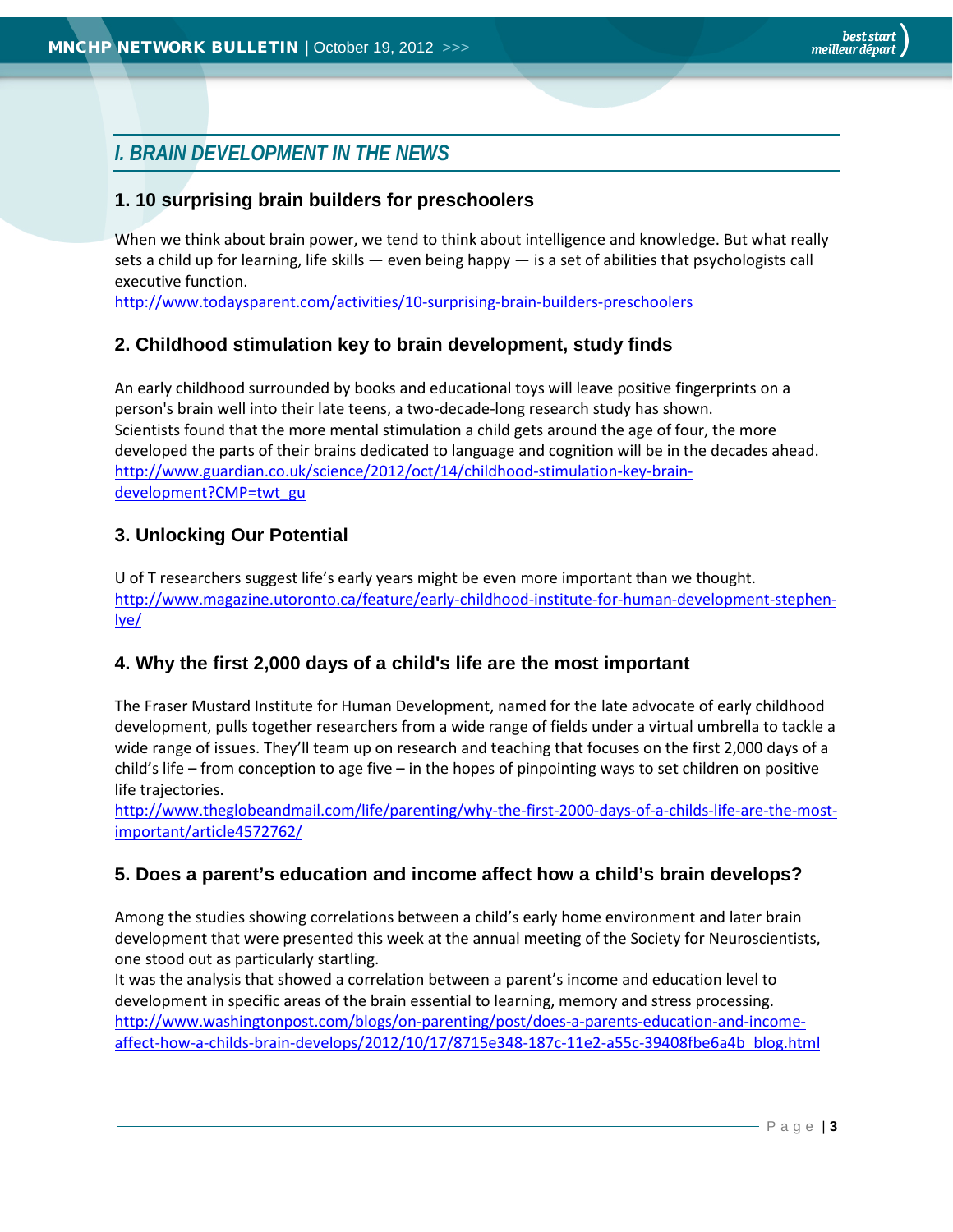## <span id="page-3-0"></span>**6. How Early Social Deprivation Impairs Long-Term Cognitive Function**

A growing body of research shows that children who suffer severe neglect and social isolation have cognitive and social impairments as adults. A study from Boston Children's Hospital shows, for the first time, how these functional impairments arise: Social isolation during early life prevents the cells that make up the brain's white matter from maturing and producing the right amount of myelin, the fatty "insulation" on nerve fibers that helps them transmit long-distance messages within the brain. The study also identifies a molecular pathway that is involved in these abnormalities, showing it is disrupted by social isolation and suggesting it could potentially be targeted with drugs. Finally, the research indicates that the timing of social deprivation is an important factor in causing impairment. The findings are reported in the September 14th issue of the journal Science.

A growing body of research shows that children who suffer severe neglect and social isolation have cognitive and social impairments as adults. A study from Boston Children's Hospital shows, for the first time, how these functional impairments arise: Social isolation during early life prevents the cells that make up the brain's white matter from maturing and producing the right amount of myelin, the fatty "insulation" on nerve fibers that helps them transmit long-distance messages within the brain. The study also identifies a molecular pathway that is involved in these abnormalities, showing it is disrupted by social isolation and suggesting it could potentially be targeted with drugs. Finally, the research indicates that the timing of social deprivation is an important factor in causing impairment. The findings are reported in the September 14th issue of the journal Science.

[http://neurosciencenews.com/how-early-social-deprivation-impairs-long-term-cognitive](http://neurosciencenews.com/how-early-social-deprivation-impairs-long-term-cognitive-function-oligodendrocytes-myelin/)[function-oligodendrocytes-myelin/](http://neurosciencenews.com/how-early-social-deprivation-impairs-long-term-cognitive-function-oligodendrocytes-myelin/)

## <span id="page-3-1"></span>**7. Tough times in childhood 'mark' many genes**

Tough times during childhood result in a broad change in the way our DNA is "epigenetically" chemically marked in the brain by a coat of small chemicals called methyl groups, according to researchers at McGill University.

"Our data highlights the immense importance of the social environment during childhood and illustrates the profound consequences of child adversity on the way our DNA is programmed," says Moshe Szyf, a professor of pharmacology and therapeutics and a fellow of the Canadian Institute for Advanced Research (CIFAR).

<http://www.futurity.org/health-medicine/tough-times-in-childhood-mark-many-genes/>

## *II. KEY DOCUMENTS*

## <span id="page-3-2"></span>**8. Ontario Early Years Study 1, 2, 3**

Hon. Margaret Norrie McCain, J. Fraser Mustard, Kerry McCuaig **Early Years Study 1 (April, 1999)** The seminal *Early years study: Reversing the real brain drain* (1999) describes the critical importance of

children's early interactions in shaping their development. <http://earlyyearsstudy.ca/media/uploads/more-files/early-years-study-en.pdf>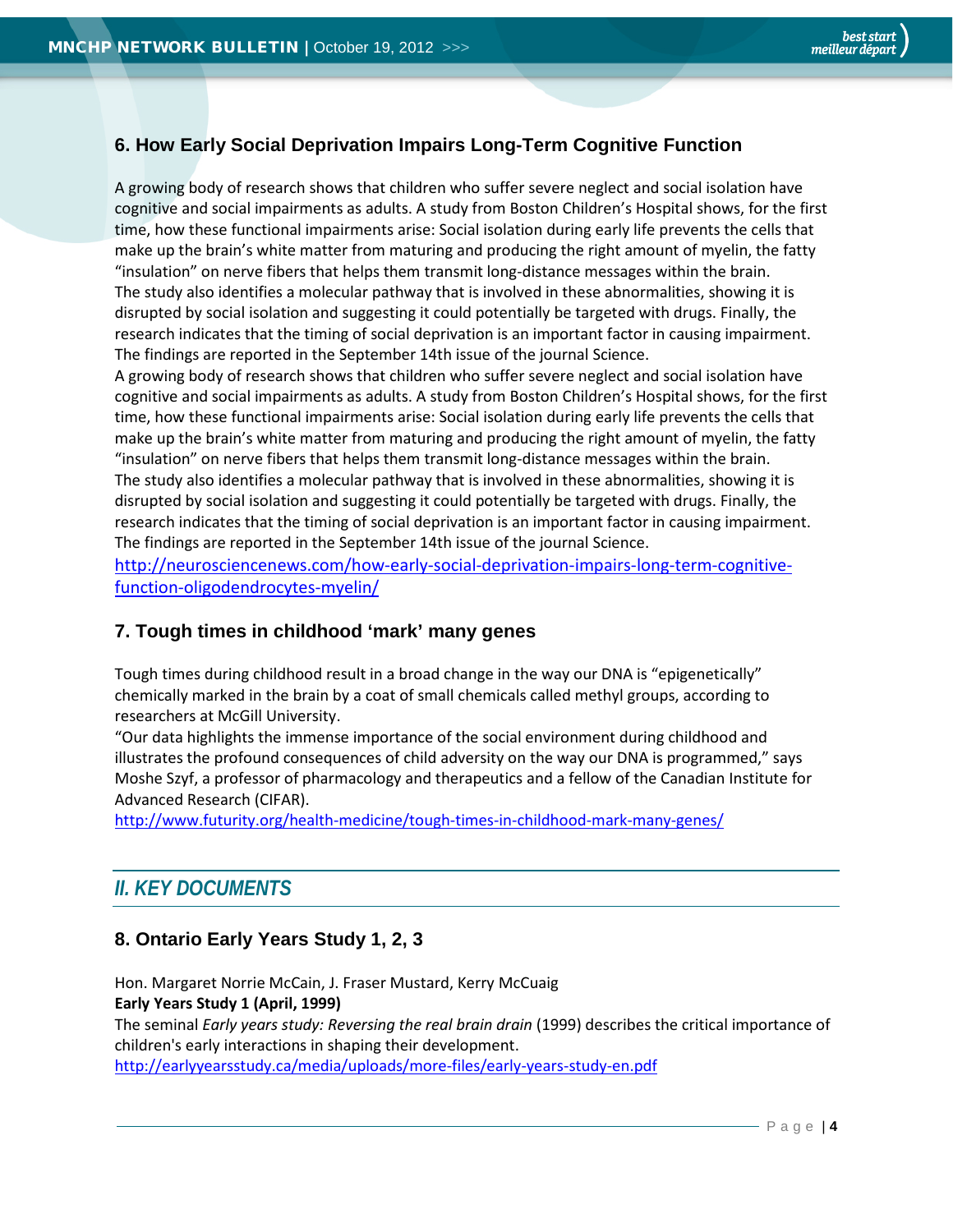#### **Early Years Study 2 (March, 2007)**

*Early years study 2: Putting science into action* (2007) focused on the policy framework necessary to improve conditions in early childhood, with a view of improving the health of the population. [http://earlyyearsstudy.ca/media/uploads/more-files/early\\_years\\_study2-en.pdf](http://earlyyearsstudy.ca/media/uploads/more-files/early_years_study2-en.pdf)

**Early Years Study 3 (November 2011)**

The Early Years Study 3 documents the social, economic and scientific rationale for increased investments in early childhood education. It also introduces the Early Childhood Education Report to monitor the funding, policy, access and quality of early education programming. [http://earlyyearsstudy.ca/media/uploads/report-pdfs-en/i\\_115\\_eys3\\_en\\_2nd\\_072412.pdf](http://earlyyearsstudy.ca/media/uploads/report-pdfs-en/i_115_eys3_en_2nd_072412.pdf)

## <span id="page-4-0"></span>**9. From Neurons to Neighborhoods: The Science of Early Childhood Development, Update, 2012**

In late 1998, the National Research Council (NRC) and Institute of Medicine (IOM) Committee on Integrating the Science of Early Childhood Development brought together 17 leading authorities on human development and neuroscience for an unprecedented review of the existing knowledge base on early childhood. In October 2000, their effort culminated in the publication of a landmark report, *From Neurons to Neighborhoods: The Science of Early Childhood Development*, whose broad scope attracted impressive reviews and widespread accolades. Edited by Center Director Jack P. Shonkoff and Deborah A. Phillips and published by National Academy Press, *From Neurons to Neighborhoods* presents important findings about the effects of genetics, environment, and early stress on brain architecture, and the costs and benefits of intervention.

<span id="page-4-1"></span><http://search.nap.edu/napsearch.php?term=From+Neurons+to+Neighborhoods&x=12&y=5>

## **10. National Scientific Council on the Developing Child: Reports & Working Papers**

To serve the Council's primary goal of bringing credible and accurate knowledge to bear on public decision-making that affects the lives of young children, a series of publications has been created to marry the science of early childhood and brain development with state-of-the-art communications research designed to effectively translate that knowledge for non-scientific audiences. All of the media products created at the Center on the Developing Child have been crafted with the goal of helping to close the gap between what experts know about the science of early childhood and what the public understands and does about it. The Center strives to present information, especially scientific information, in a way that is accessible to a wide range of readers. It includes videos, reports and working papers, articles and books as well as interactive features. <http://developingchild.harvard.edu/resources/>

## <span id="page-4-2"></span>**11. Early Brain Development, Parent Knowledge in Ontario**

This report describes data from the Best Start Resource Centre 2011 Ontario survey of parental knowledge about early brain development. The survey examined the attitudes and knowledge of parents of children aged 0-6 years, the information sources they relied on, and the information and resources they would find most useful related to early brain development. Survey results will help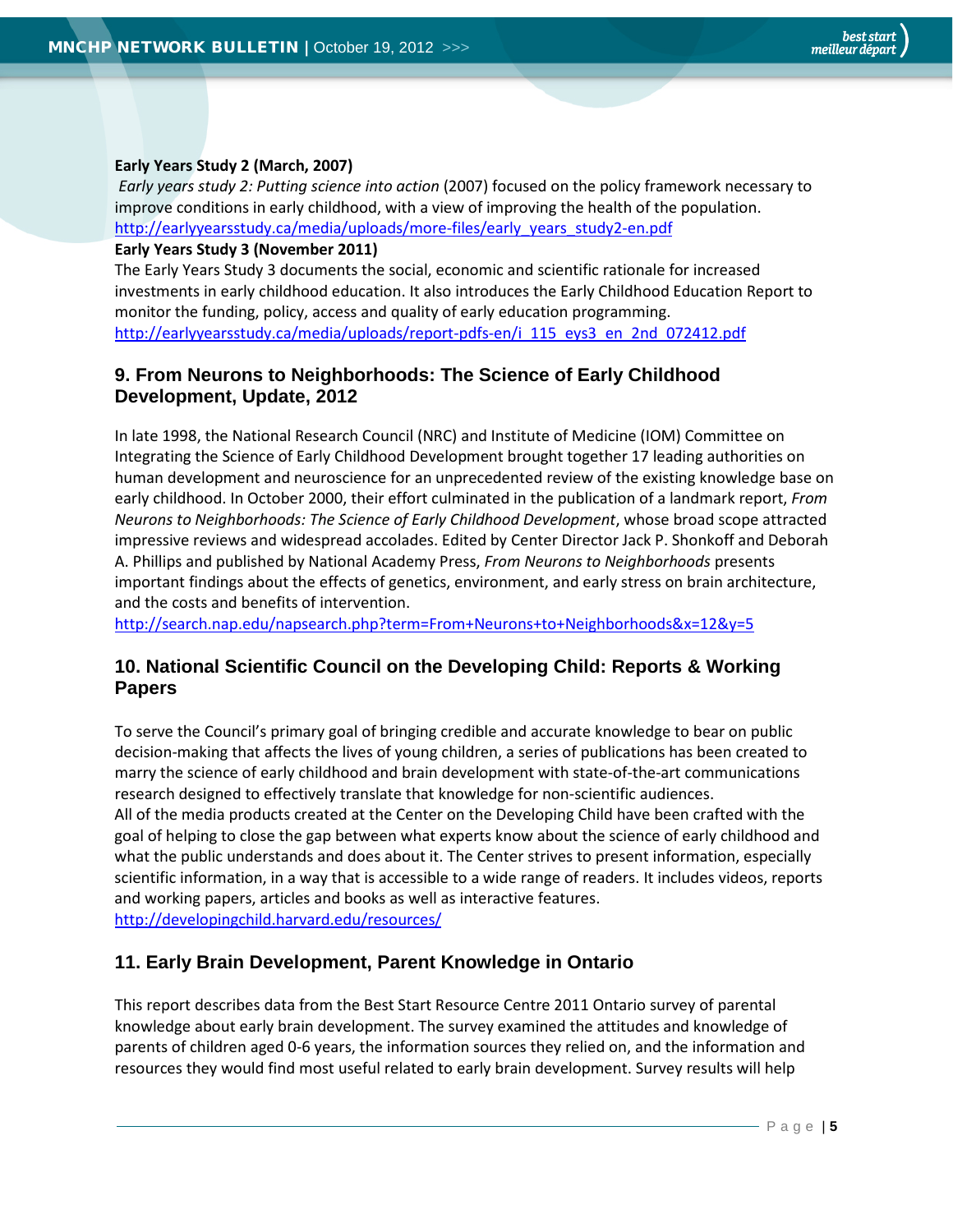service providers think about populations of interest, key messages and effective strategies to promote early brain development. This report serves as a baseline for future surveys that examine Ontario trends in parental awareness and knowledge related to early brain development. [http://www.beststart.org/resources/hlthy\\_chld\\_dev/pdf/Early\\_brain\\_development\\_fnl.pdf](http://www.beststart.org/resources/hlthy_chld_dev/pdf/Early_brain_development_fnl.pdf)

## *III. RECENT REPORTS AND RESEARCH*

## <span id="page-5-0"></span>**12. Neural correlates of socioeconomic status in the developing human brain \***

K. Noble et al.

Developmental Science, Volume 15, Issue 4, pages 516–527, July 2012

Socioeconomic disparities in childhood are associated with remarkable differences in cognitive and socio-emotional development during a time when dramatic changes are occurring in the brain. Yet, the neurobiological pathways through which socioeconomic status (SES) shapes development remain poorly understood. Behavioral evidence suggests that language, memory, social-emotional processing, and cognitive control exhibit relatively large differences across SES. Here we investigated whether volumetric differences could be observed across SES in several neural regions that support these skills. In a sample of 60 socioeconomically diverse children, highly significant SES differences in regional brain volume were observed in the hippocampus and the amygdala. In addition, SES × age interactions were observed in the left superior temporal gyrus and left inferior frontal gyrus, suggesting increasing SES differences with age in these regions. These results were not explained by differences in gender, race or IQ. Likely mechanisms include differences in the home linguistic environment and exposure to stress, which may serve as targets for intervention at a time of high neural plasticity. <http://onlinelibrary.wiley.com/doi/10.1111/j.1467-7687.2012.01147.x/abstract>

## <span id="page-5-1"></span>**13. A Critical Period for Social Experience–Dependent Oligodendrocyte Maturation and Myelination \***

Manabu Makinodan, Kenneth M. Rosen, Susumu Ito, Gabriel Corfas *Science, Vol. 337 No. 6090, 14 September 2012.*

Early social isolation results in adult behavioral and cognitive dysfunction that correlates with white matter alterations. However, how social deprivation influences myelination and the significance of these myelin defects in the adult remained undefined. We show that mice isolated for 2 weeks immediately after weaning have alterations in prefrontal cortex function and myelination that do not recover with reintroduction into a social environment. These alterations, which occur only during this critical period, are phenocopied by loss of oligodendrocyte ErbB3 receptors, and social isolation leads to reduced expression of the ErbB3 ligand neuregulin-1. These findings indicate that social experience regulates prefrontal cortex myelination through neuregulin-1/ErbB3 signaling and that this is essential for normal cognitive function, thus providing a cellular and molecular context to understand the consequences of social isolation.

<http://www.sciencemag.org/content/337/6100/1357>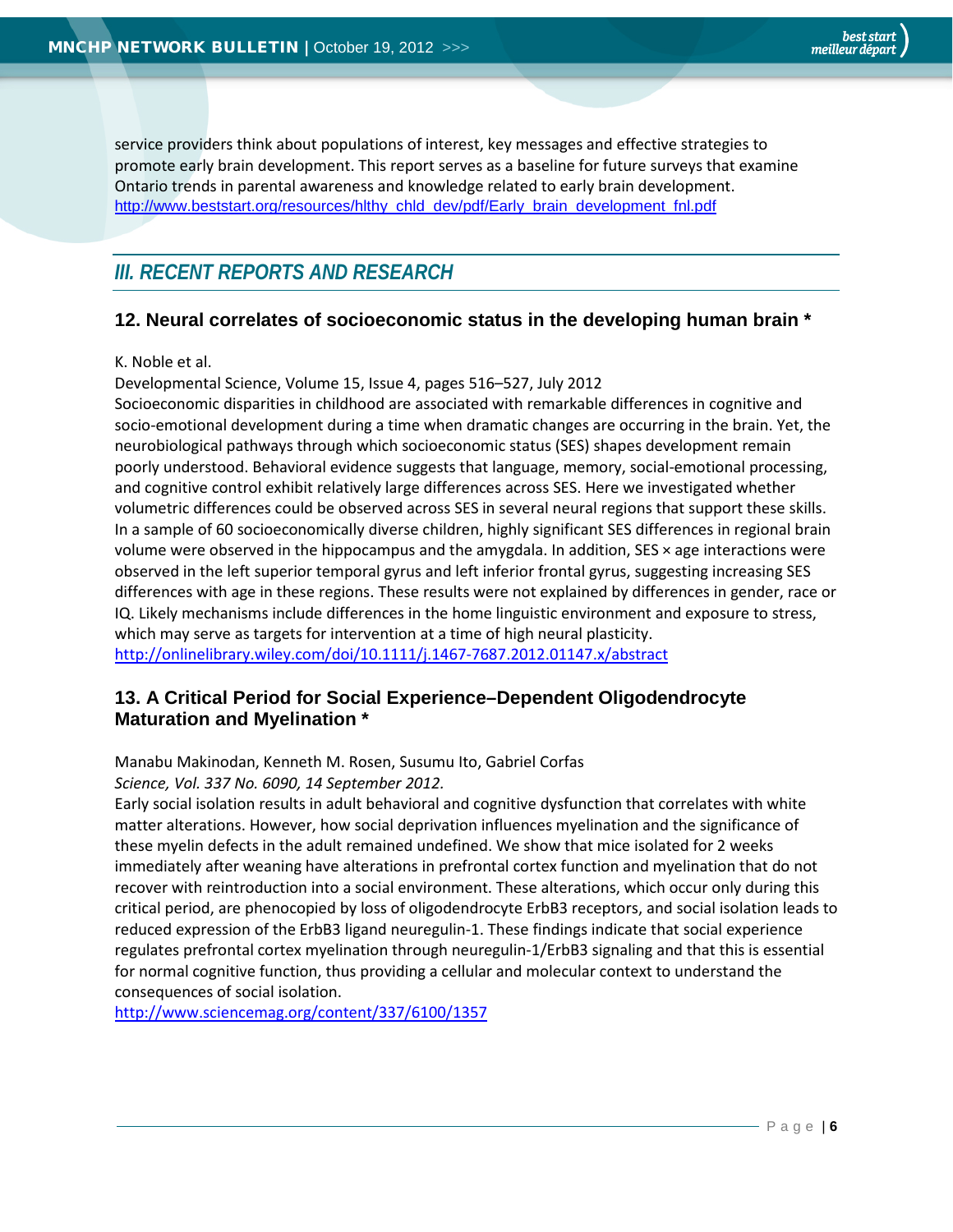## <span id="page-6-0"></span>**14. Socioeconomic status and the brain: mechanistic insights from human and animal research**

#### Meaney M. , Hackman D., Farah M.

Nature Reviews. Vol. 11., 651-659. © Nature Publishing Group: doi:10.1038/nrn2897 **Abstract**

Human brain development occurs within a socioeconomic context and childhood socioeconomic status (SES) influences neural development — particularly of the systems that subserve language and executive function. Research in humans and in animal models has implicated prenatal factors, parent–child interactions and cognitive stimulation in the home environment in the effects of SES on neural development. These findings provide a unique opportunity for understanding how environmental factors can lead to individual differences in brain development, and for improving the programmes and policies that are designed to alleviate SES-related disparities in mental health and academic achievement.

<span id="page-6-1"></span><http://tinyurl.com/9gx7zh2>

## **15. Factors underlying variable DNA methylation in a human community cohort**

Lucia L. Lam, Eldon Emberly, Hunter B. Fraser, Sarah M. Neumann, Edith Chen, Gregory E. Miller1, and Michael S. Kobor

Epigenetics is emerging as an attractive mechanism to explain the persistent genomic embedding of early-life experiences. Tightly linked to chromatin, which packages DNA into chromosomes, epigenetic marks primarily serve to regulate the activity of genes.

DNA methylation is the most accessible and characterized component of the many chromatin marks that constitute the epigenome, making it an ideal target for epigenetic studies in human populations. Here, using peripheral blood mononuclear cells collected from a community-based cohort stratified for early-life socioeconomic status, we measured DNA methylation in the promoter regions of more than 14,000 human genes. Using this approach, we broadly assessed and characterized epigenetic variation, identified some of the factors that sculpt the epigenome, and determined its functional relation to gene expression.

We found that the leukocyte composition of peripheral blood covaried with patterns of DNA methylation at many sites, as did demographic factors, such as sex, age, and ethnicity. Furthermore, psychosocial factors, such as perceived stress, and cortisol output were associated with DNA methylation, as was early-life socioeconomic status. Interestingly, we determined that DNA methylation was strongly correlated to the ex vivo inflammatory response of peripheral blood mononuclear cells to stimulation with microbial products that engage Toll-like receptors. In contrast, our work found limited effects of DNA methylation marks on the expression of associated genes across individuals, suggesting a more complex relationship than anticipated. <http://www.pnas.org/content/109/suppl.2/17253.full.pdf+html>

## *IV. PRESENTATIONS*

## <span id="page-6-2"></span>**16. A Science-Based Framework for Early Childhood Policy**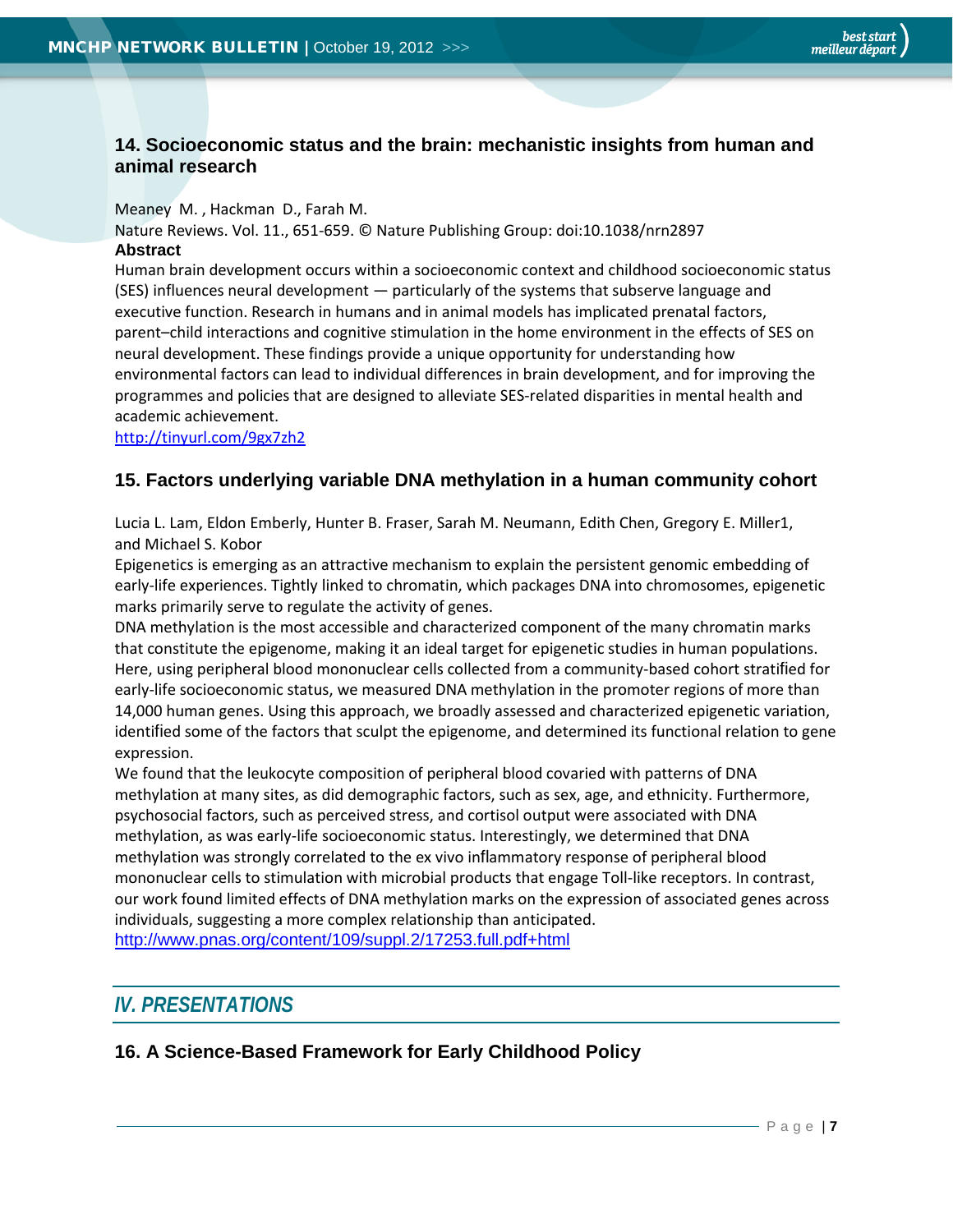Jack P. Shonkoff, M.D., August 2007 [http://developingchild.harvard.edu/index.php/resources/reports\\_and\\_working\\_papers/policy\\_framework/](http://developingchild.harvard.edu/index.php/resources/reports_and_working_papers/policy_framework/)

## <span id="page-7-0"></span>**17. Healthy Baby Healthy Brain – Bilingual, Ready-to-use Workshop and DVD**

A DVD containing 15 short videos for parents on brain development. These videos are the ones presented on the website www.HealthyBabyHealthyBrain.ca. A facilitator guide is included. This guide contains suggestions to offer parents a workshop on brain development. [http://www.beststart.org/healthybabyhealthybrain/campaign\\_components.html](http://www.beststart.org/healthybabyhealthybrain/campaign_components.html)

## <span id="page-7-1"></span>**18. Early Years Study 3 Powerpoint Presentations**

Downloads available of presentation of animated images derived from Study figures and figures from the Study <http://earlyyearsstudy.ca/en/more/>

# *V. RESOURCES FOR SERVICE PROVIDERS*

## <span id="page-7-2"></span>**19. Healthy Baby Healthy Brain Campaign**

The main focus of the campaign is to provide parents with information on important actions they can take to foster their baby's brain development. A key objective of the campaign is to increase service providers access and use of evidence-based resources for parents to support early brain development, in French and in English.

As well as a website directed at parents, other campaign resources include fridge magnets, tear off information sheets, ready to use workshop & DVD, tv and radio PSA announcements for local media coverage as well as web buttons to add to websites.

<span id="page-7-3"></span>[http://www.beststart.org/healthybabyhealthybrain/campaign\\_components.html](http://www.beststart.org/healthybabyhealthybrain/campaign_components.html)

## **20. Center on the Developing Child at Harvard University**

The Center on the Developing Child at Harvard University was founded in 2006 on the belief that the vitality and sustainability of any society depend on the extent to which it expands opportunities early in life for all children to achieve their full potential and engage in responsible and productive citizenship. We view healthy child development as the foundation of economic prosperity, strong communities, and a just society, and our mission is to advance that vision by using science to enhance child well-being through innovations in policy and practice.

http://developingchild.harvard.edu/index.php/resources/briefs/inbrief series/inbrief the science of [ecd/](http://developingchild.harvard.edu/index.php/resources/briefs/inbrief_series/inbrief_the_science_of_ecd/)

## <span id="page-7-4"></span>**21. Podcast: Creating Healthy Connections: Nurturing Brain Development From Birth to Three**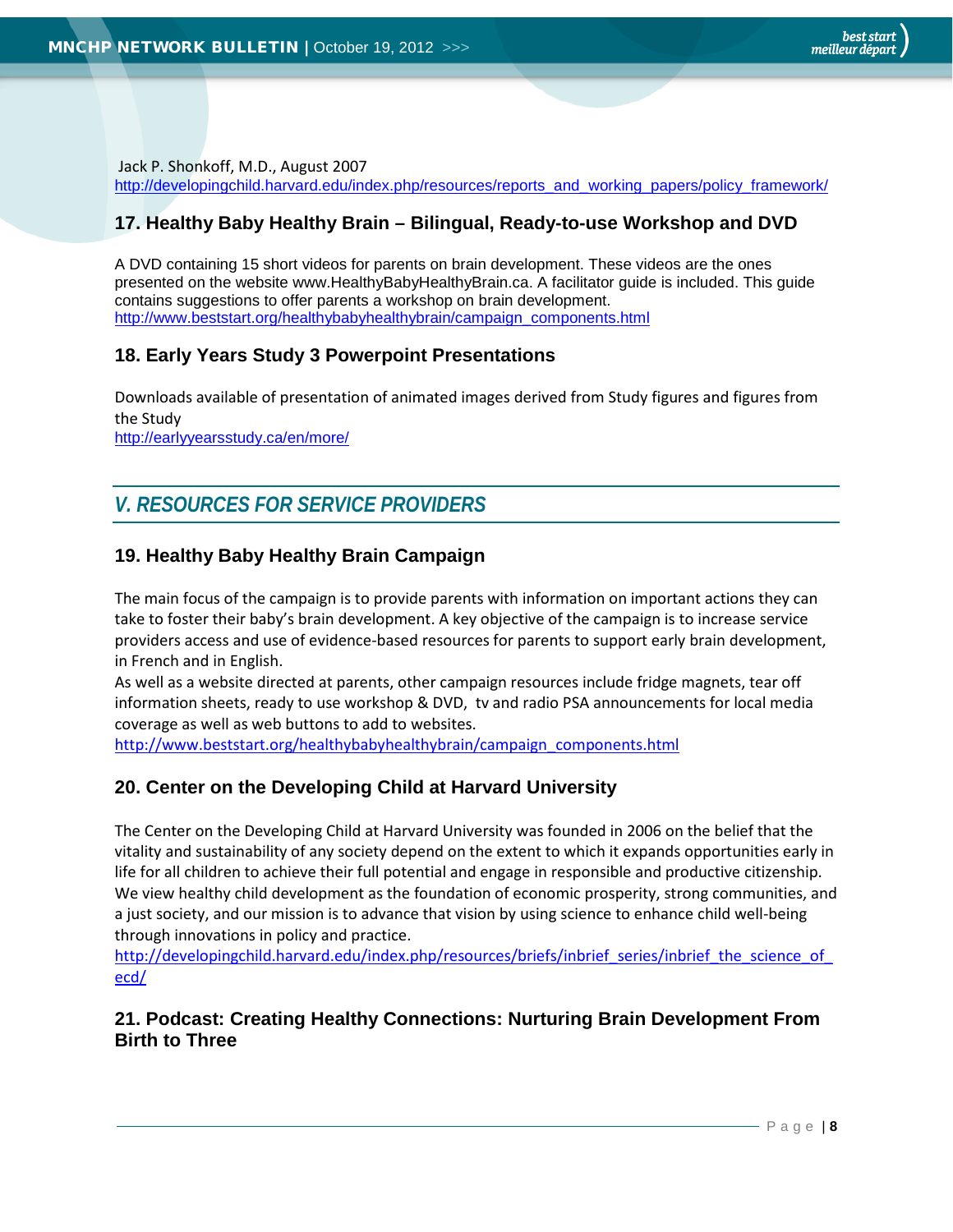In this podcast, Dr. Alison Gopnik vividly describes a number of compelling recent research studies that illustrate how very young children's brains develop and how parents can use that information to nurture their children's healthy development.

Dr. Gopnik is a professor of psychology and affiliate professor of philosophy at the University of California at Berkeley, as well as author of The Philosophical Baby and co-author of The Scientist in the Crib: What Early Learning Tells Us About the Mind.

[http://www.zerotothree.org/about-us/funded-projects/parenting-resources/podcast/creating-healthy](http://www.zerotothree.org/about-us/funded-projects/parenting-resources/podcast/creating-healthy-connections.html)[connections.html](http://www.zerotothree.org/about-us/funded-projects/parenting-resources/podcast/creating-healthy-connections.html)

## <span id="page-8-0"></span>**22. Nipissing District Developmental Screen (NDDS)**

The *Nipissing District Developmental Screen* **(NDDS)** is an innovative developmental screening tool for infants and children up to 6 years of age, to be completed by a parent or health/child care professional. Early identification is the first step in early intervention. NDDS has a licensing agreement with the Government of Ontario to make the product free to Ontario residents. <http://www.ndds.ca/language.php>

## <span id="page-8-1"></span>**23. Ontario's Enhanced 18-Month Well-Baby Visit**

This web portal is the result of a collaborative effort between several organizations including the Ontario College of Family Physicians, McMaster University, the Offord Centre for Child Studies, the Ontario Ministries of Children and Youth Services, Health and Long-Term Care, Health Promotion, and leaders in the field of child development. The portal was developed to provide primary care providers a central access point to accredited online learning programs as well as recommended tools like the Rourke Baby Record and the Nipissing District Developmental Screen®, and other key resources. <http://machealth.ca/programs/18-month/default.aspx>

## <span id="page-8-2"></span>**24. Interactive Baby Brain Map**

The Brain Map was adapted in 2006 by **ZERO TO THREE** from BrainWonders, a collaborative project (1998-2001) between Boston University School of Medicine, Erikson Institute and ZERO TO THREE. To get started, users are asked to select an age range from a pull-down menu. Depending on the age range, different hotspots on the brain image will appear. Clicking on a hotspot will reveal questions to find out how a baby's brain develops during this period of brain growth. Suggestions are also offered to learn what you can do to enrich a very young child's development.

<span id="page-8-3"></span><http://www.zerotothree.org/child-development/brain-development/baby-brain-map.html>

## **25. Infant Mental Health Promotion**

## *Infant mental health is the social, emotional, and cognitive well-being of infants and young children.*

Infant mental health practice refers to the promotion of optimal development and well-being in infants (prenatal to age three) and their families, the prevention of difficulties, and intervention when infants are at-risk or have identified problems. The goal of infant mental health services is to ensure optimal child outcomes in terms of a sense of security and self-esteem, and the ability to form satisfying relationships, to engage with the world, to learn, to cope and problem solve, and to continue positive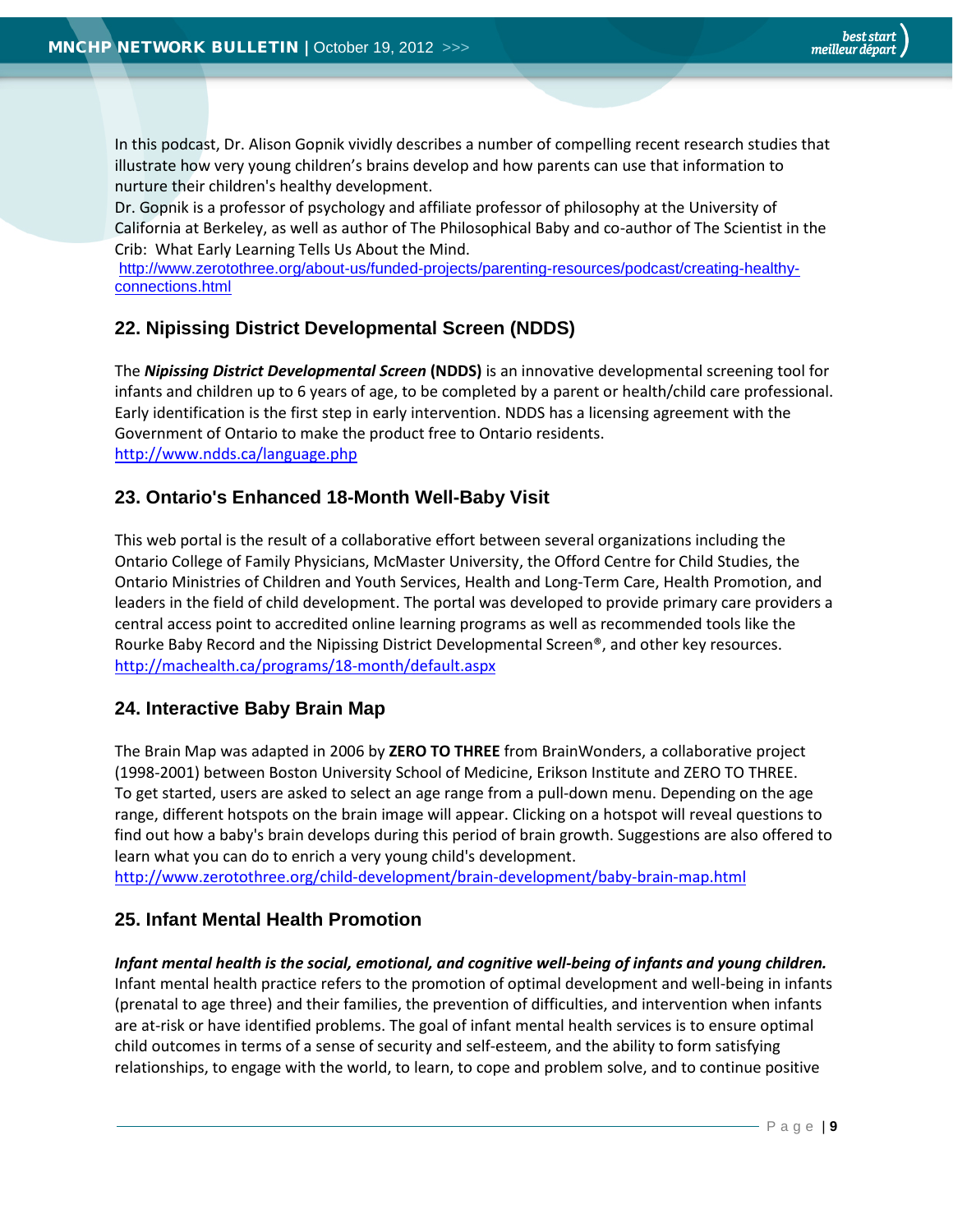development throughout life. Infant mental health services strive to promote stable and supportive families and communities.

Infant Mental Health Promotion (IMHP) is a coalition of individuals and professional representatives from agencies concerned with infants and their families. IMHP is dedicated to promoting optimal mental health outcomes for infants through developing and supporting best practices through education and training, dissemination of information, networking and advocacy. <http://www.imhpromotion.ca/AboutUs.aspx>

# *VI. RESOURCES FOR PARENTS AND CAREGIVERS*

## <span id="page-9-0"></span>**26. Encyclopedia on Early Childhood Development**

Key messages: Information sheets available for free download on topics such as: language development, parent child attachment building strong brain structure, understanding crying etc.) <http://www.child-encyclopedia.com/en-ca/key-messages-list.html>

## <span id="page-9-1"></span>**27. TVOParents: Nurturing Early Brain Development**

TVOParents has partnered with the Infant Mental Health Promotion at Toronto's Hospital for Sick Children to educate parents about the importance of healthy brain development in the early years of a child's life.

New Tips and videos from SickKids will be available on a weekly basis for the next year. Chaya Kulkarni, the director of Infant Mental Health Promotion, explains our partnership and why it is so important for parents to nurture early brain development:

<http://tvoparents.tvo.org/topic/health-development>

## <span id="page-9-2"></span>**28. Your Baby's Development: set of nine, age-based handouts**

These include a chart that helps parents know what to expect developmentally from their child, frequently asked questions and answers, a spotlight section that goes into greater depth on a common issue or challenge for each age and a research summary specific to each stage of development, and what it means for parents

[http://www.zerotothree.org/about-us/areas-of-expertise/free-parent-brochures-and-guides/age](http://www.zerotothree.org/about-us/areas-of-expertise/free-parent-brochures-and-guides/age-based-handouts.html)[based-handouts.html](http://www.zerotothree.org/about-us/areas-of-expertise/free-parent-brochures-and-guides/age-based-handouts.html)

## <span id="page-9-3"></span>**29. Healthy Baby Healthy Brain**

The main focus of the **Healthy Baby Healthy Brain** campaign is to provide parents with information on important actions they can take to foster their baby's brain development. These include responding to their baby's needs, interacting with them in a positive way, providing opportunities for learning, etc. Key messages have been defined based on the parent survey results and feedback from parents, topic experts and front line workers. Key messages tie directly to campaign objectives:

• "Start early." Help your baby right from the start.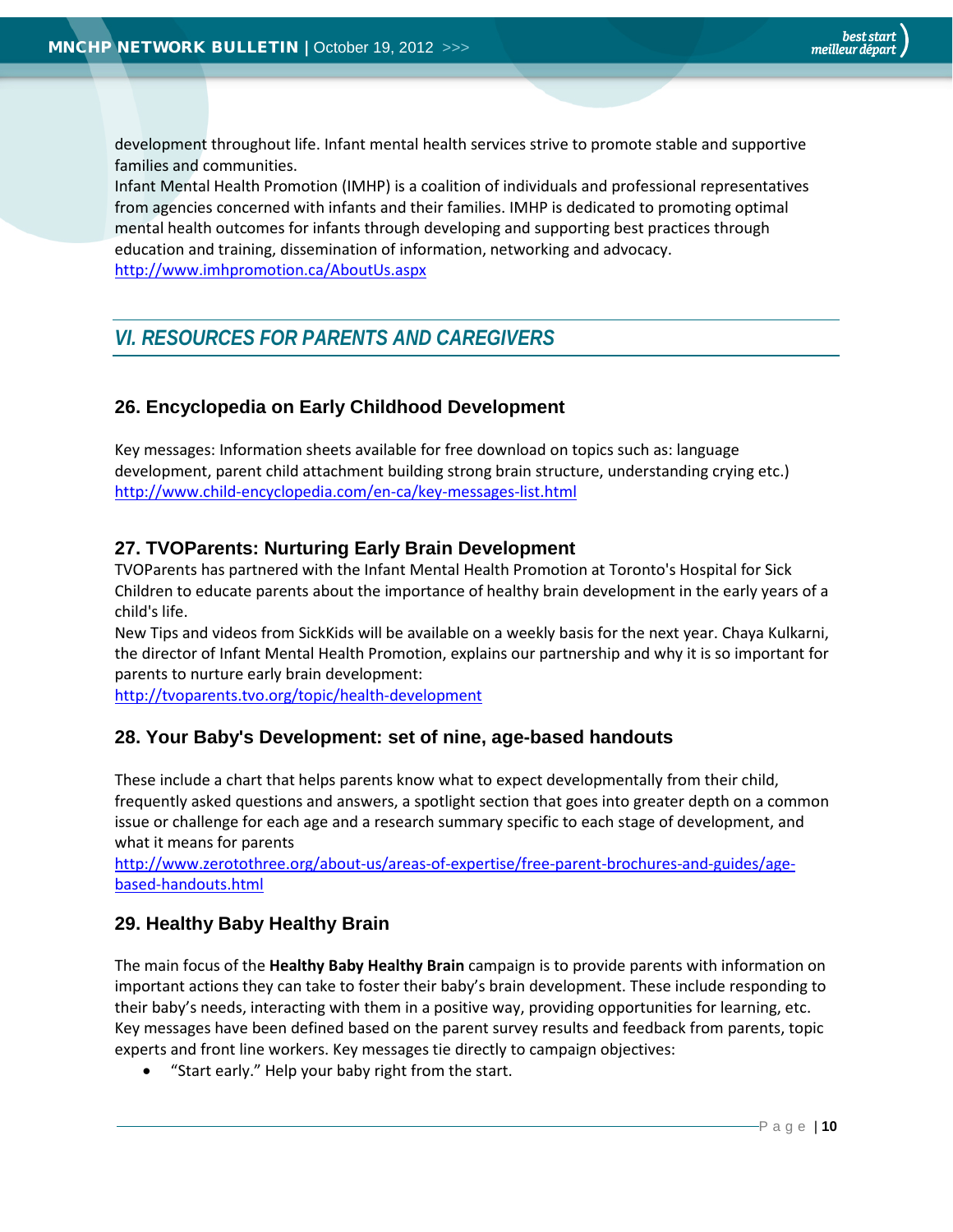- "Love builds brains." What your baby needs from you.
- "Playing builds brains." Boosting baby's brain with everyday fun and games.
- "Health builds brains." Health and wellness tips for babies.
- "Baby's world matters." Creating the right environment for healthy brain development.

**A bilingual website** containing short online videos *(15 videos, 2-6 minutes each)*, that can be downloaded and disseminated through various social media. The videos depict everyday interactions between parents and children and are complemented by professional advice. Additional background information and links to other websites are also provided. Most of the other campaign components will serve to direct parents to this website.

<http://www.healthybabyhealthybrain.ca/> <http://www.bebeensantecerveauensante.ca/index.htm>

## <span id="page-10-0"></span>**30. Ontario's Enhanced 18-Month Well-Baby Visit**

Ontario has recognized the importance of the 18-month well-baby visit by funding a longer, more indepth visit with primary health providers. The overall goal of this is to better support the healthy development and well-being of Ontario's children.

It provides information for parents and caregivers about Ontario's Enhanced 18-Month Well-Baby Visit, introduces parents to the Nipissing District Developmental Screen (NDDS)and outlines what to expect at the appointment.

<http://public.machealth.ca/programs/18-month/default.aspx>

## *About This Bulletin*

*The Best Start Resource Centre thanks you for your interest in, and support of, our work. Best Start permits others to copy, distribute or reference the work for non-commercial purposes on condition that full credit is given. Because our MNCHP bulletins are designed to support local health promotion initiatives, we would appreciate knowing how this resource has supported, or been integrated into, your work [\(mnchp@healthnexus.ca\)](mailto:mnchp@healthnexus.ca). Please note that the Best Start Resource Centre does not endorse or recommend any events, resources, or publications mentioned in this bulletin.* 

#### **Other Health Nexus communications:**

**OHPE** - The free weekly Ontario Health Promotion E-mail bulletin (OHPE) offers a digest of news, events, jobs, feature articles on health promotion issues, resources, and much more, to those working in health promotion.<http://www.ohpe.ca/>

**Click4HP** - An open, facilitated public listserv, Click4HP is an international dialogue on health promotion. Participants exchange views on issues and ideas, provide leads to resources, and ask questions about health promotion[. https://listserv.yorku.ca/archives/click4hp.html](https://listserv.yorku.ca/archives/click4hp.html)

**The Maternal Newborn and Child Health Promotion (MNCHP) Network -** A province-wide electronic forum for service providers working to promote preconception, prenatal and child health[. http://www.beststart.org/services/MNCHP.html](http://www.beststart.org/services/MNCHP.html)

**Health Promotion Today / Promotion de la santé aujourd'hui** - 0ur bilingual blog keeps you informed of news and topics related to health promotion[. http://www.blogs.healthnexussante.ca/](http://www.blogs.healthnexussante.ca/)

Follow us on Twitter to stay up to date on all things related to health promotion. [https://twitter.com/Health\\_Nexus](https://twitter.com/Health_Nexus)

View our video resources on [YouTube](http://www.youtube.com/user/healthnexussante) an[d Vimeo](https://vimeo.com/user9493317) [\(http://www.youtube.com/user/healthnexussante,](http://www.youtube.com/user/healthnexussante) [https://vimeo.com/user9493317\)](https://vimeo.com/user9493317)